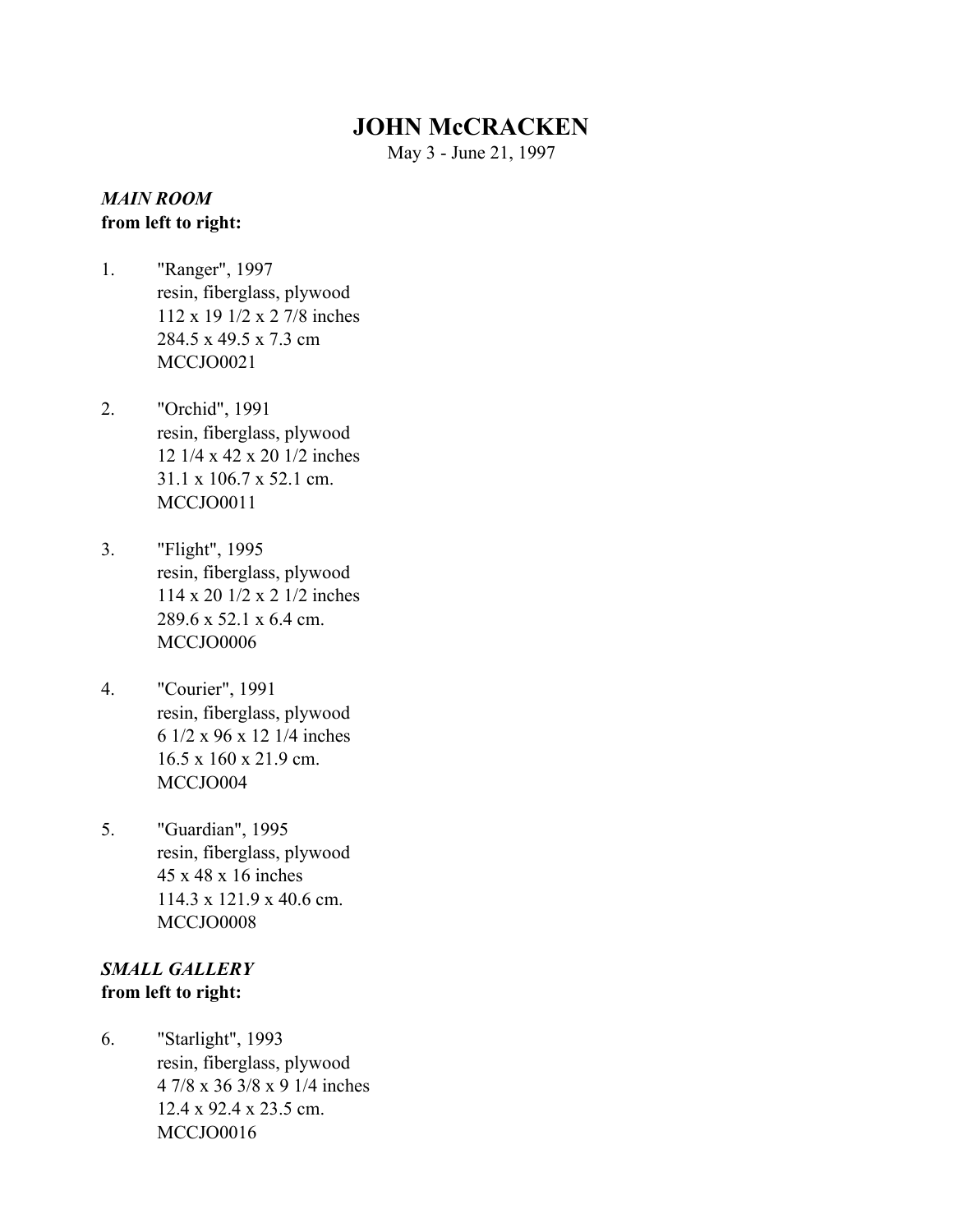*page 2;checklist John McCracken 1997*

- **7.** "Continuum", 1993 resin, fiberglass, plywood 4 3/4 x 20 1/4 x 9 1/8 inches 12.1 x 51.4 x 23.2 cm MCCJO0003
- 8**.** "Sky", 1996 resin, fiberglass, plywood 22 1/4 x 14 3/4 x 7 inches 56.5 x 37.5 x 17.8 cm. MCCJO0014
- 9. "Stone", 1996 resin, fiberglass, plywood 20 1/2 x 16 x 8 inches 52.1 x 40.6 x 20.3 cm. MCCJO0017
- 10. "Point", 1994 resin, fiberglass, plywood 21 1/4 x 11 1/4 x 9 1/4 inches 54 x 28.6 x 23.5 cm. MCCJO0012

## *REAR GALLERY* **from left to right:**

- 11. "Dream Space", 1996 resin, fiberglass, plywood 24 x 45 x 2 3/4 inches 61 x 114.3 x 7 cm. MCCJO0005
- 12. "Galileo", 1988 resin, fiberglass, plywood 96 x 21 3/4 x 25 inches 243.8 x 55.2 x 63.5 cm. MCCJO007
- 13. "Red-Black Beam", 1987 resin, fiberglass, plywood 7 1/2 x 118 x 15 3/4 inches 19.1 x 299.7 x 40 cm. MCCJO0013